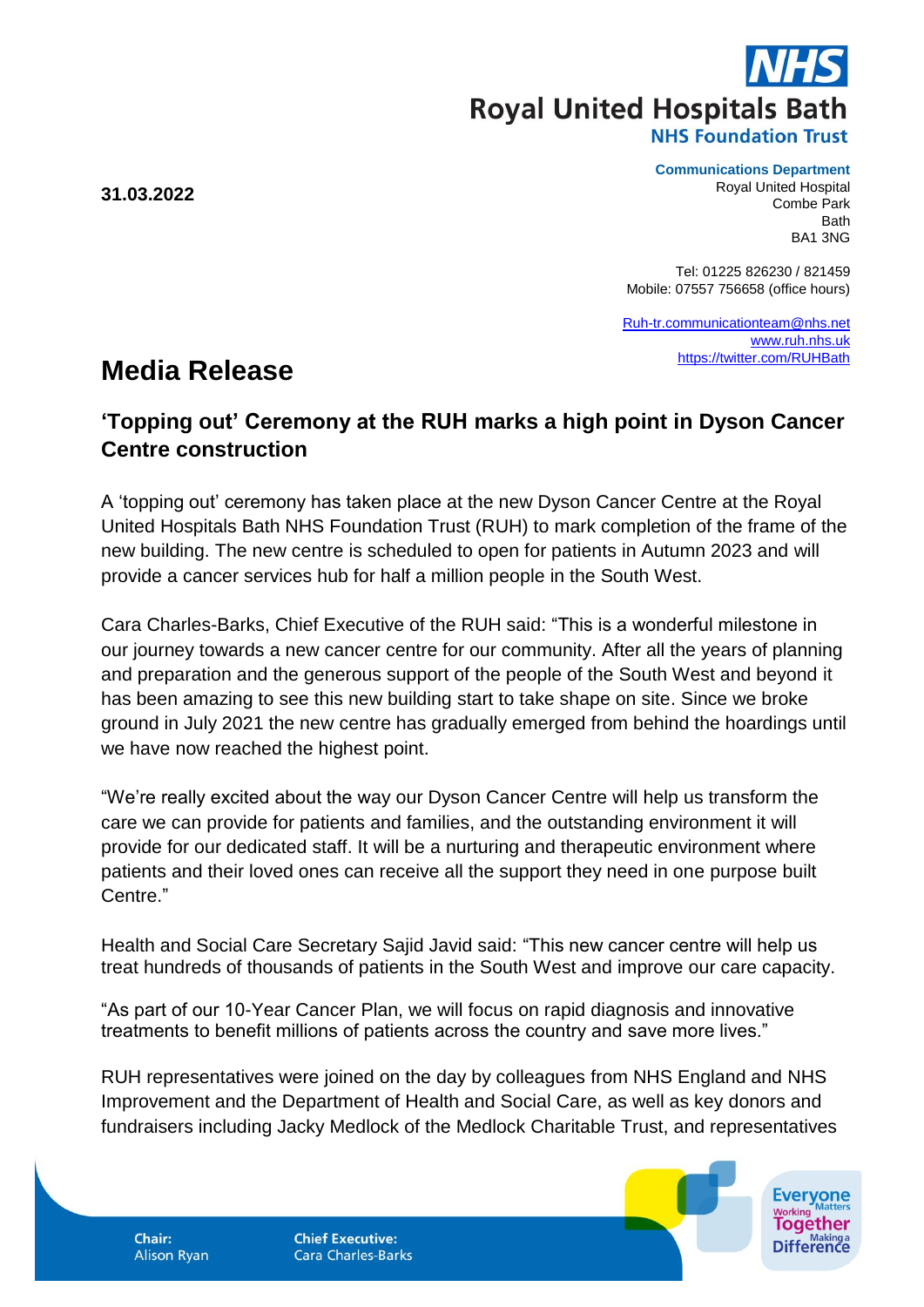from The James Dyson Foundation, The Forever Friends Appeal and Macmillan Cancer Care as well as construction partner Kier.

RUH Chair Alison Ryan and RUH Oncology and Haematology Matron Caroline Gilleece travelled to the top of the new three storey Centre by crane, for a ceremonial laying of the final piece of concrete on the roof.

All attendees were invited to make their mark on one of the new interior walls of the centre, which will now be covered over for future generations to discover.

…

…

Thanks to the support of our local community, The Forever Friends Appeal raised £10m towards the new centre, including a generous donation of £4m from The James Dyson Foundation and £1m from The Medlock Charitable Trust.

Rhyannon Boyd, The Forever Friends Appeal Head of Fundraising said: "It's been fantastic to see the building works progressing, as we edge closer to the completion of the Dyson Cancer Centre, and we are extremely appreciative to all of our 8,500 supporters who have helped to raise an incredible amount of funds – it's an extraordinary achievement."

A specially designed Macmillan Wellbeing Hub will be one of the key features of the new centre. Richard Pugh, Macmillan Head of Partnerships Wales and South West said: "The Hub will be a non-clinical, calming space, offering practical and emotional support to people living with cancer. It will be there for everyone – from people with cancer to their carers and their families. It will help them every step of the way through cancer from diagnosis, during treatment, in recovery, and at the end of life."

Despite the recent best efforts of Storm Eunice, construction partner Kier have continued to keep the Dyson Cancer Centre on schedule. David Snell, Strategic Healthcare Director at Kier Regional Building Western & Wales said: "The Dyson Cancer Centre 'topping out' is an important milestone as it means we are one step closer to delivering this vital new healthcare facility that will serve people in the South West.

"We are using our extensive skill and experience, as well as working with local supply chain partners to realise the collective ambitions of all which is to provide first-class amenities to patients.

"This project means a lot to everyone involved, and alongside constructing the new building we will continue to support the hospital's charity, The Forever Friends Appeal. We'll be taking part in the Appeal's Walk of Life this May for our ninth consecutive year."

**Alison Ryan** 

**Chair:** 

**Chief Executive: Cara Charles-Barks**